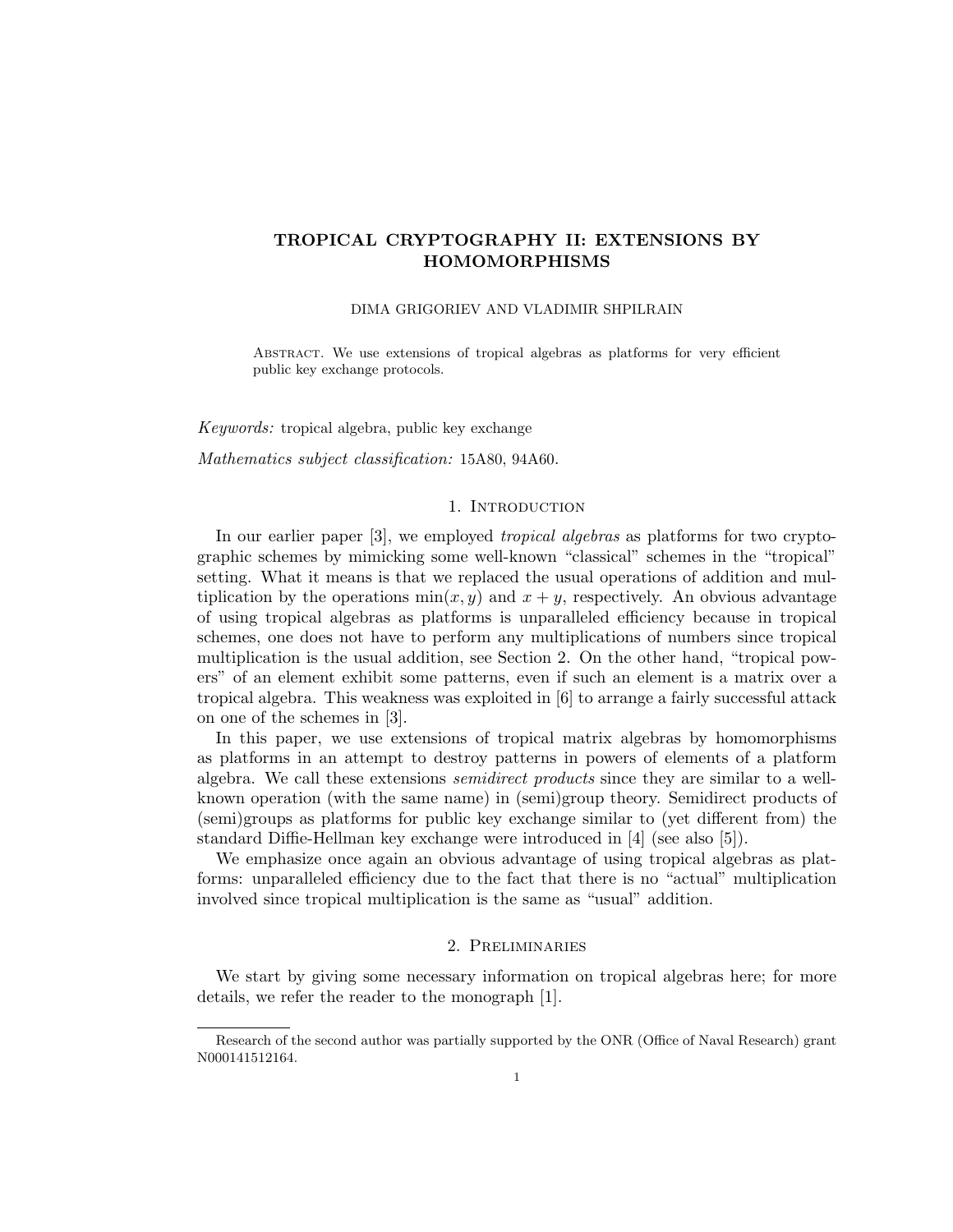Consider a tropical semiring *S* (also known as the min-plus algebra due to the following definition). This semiring is defined as a subset of reals that contains 0 and is closed under addition, with two operations as follows:

 $x \oplus y = \min(x, y)$ 

 $x \otimes y = x + y$ .

It is straightforward to see that these operations satisfy the following properties:

*associativity*:  $x \oplus (y \oplus z) = (x \oplus y) \oplus z$  $x \otimes (y \otimes z) = (x \otimes y) \otimes z.$ 

*commutativity*:  $x \oplus y = y \oplus x$  $x \otimes y = y \otimes x$ .

*distributivity*:  $(x \oplus y) \otimes z = (x \otimes z) \oplus (y \otimes z).$ 

There are some "counterintuitive" properties as well:  $x \oplus x = x$ 

 $x \otimes 0 = x$ 

 $x \oplus 0$  could be either 0 or *x*.

There is also a special " $\epsilon$ -element"  $\epsilon = \infty$  such that, for any  $x \in S$ ,

 $\epsilon \oplus x = x$ 

 $\epsilon \otimes x = \epsilon$ .

A (tropical) monomial in *S* looks like a usual linear function, and a tropical polynomial is the minimum of a finite number of such functions, and therefore a concave, piecewise linear function. The rules for the order in which tropical operations are performed are the same as in the classical case, see the example below.

**Example 1.** *Here is an example of a tropical monomial: x⊗x⊗y⊗z⊗z. The (tropical) degree of this monomial is 5. We note that sometimes, people use the alternative notation*  $x^{\otimes 2}$  *for*  $x \otimes x$ *, etc.* 

*An example of a tropical polynomial is:*  $p(x, y, z) = 5 \otimes x \otimes y \otimes z \oplus x \otimes x \oplus 2 \otimes z \oplus 17 = 0$  $(5 \otimes x \otimes y \otimes z) \oplus (x \otimes x) \oplus (2 \otimes z) \oplus 17$ *. This polynomial has (tropical) degree 3, by the highest degree of its monomials.*

*We note that, just as in the classical case, a tropical polynomial is canonically represented by an ordered set of tropical monomials (together with non-zero coefficients), where the order that we use here is deglex.*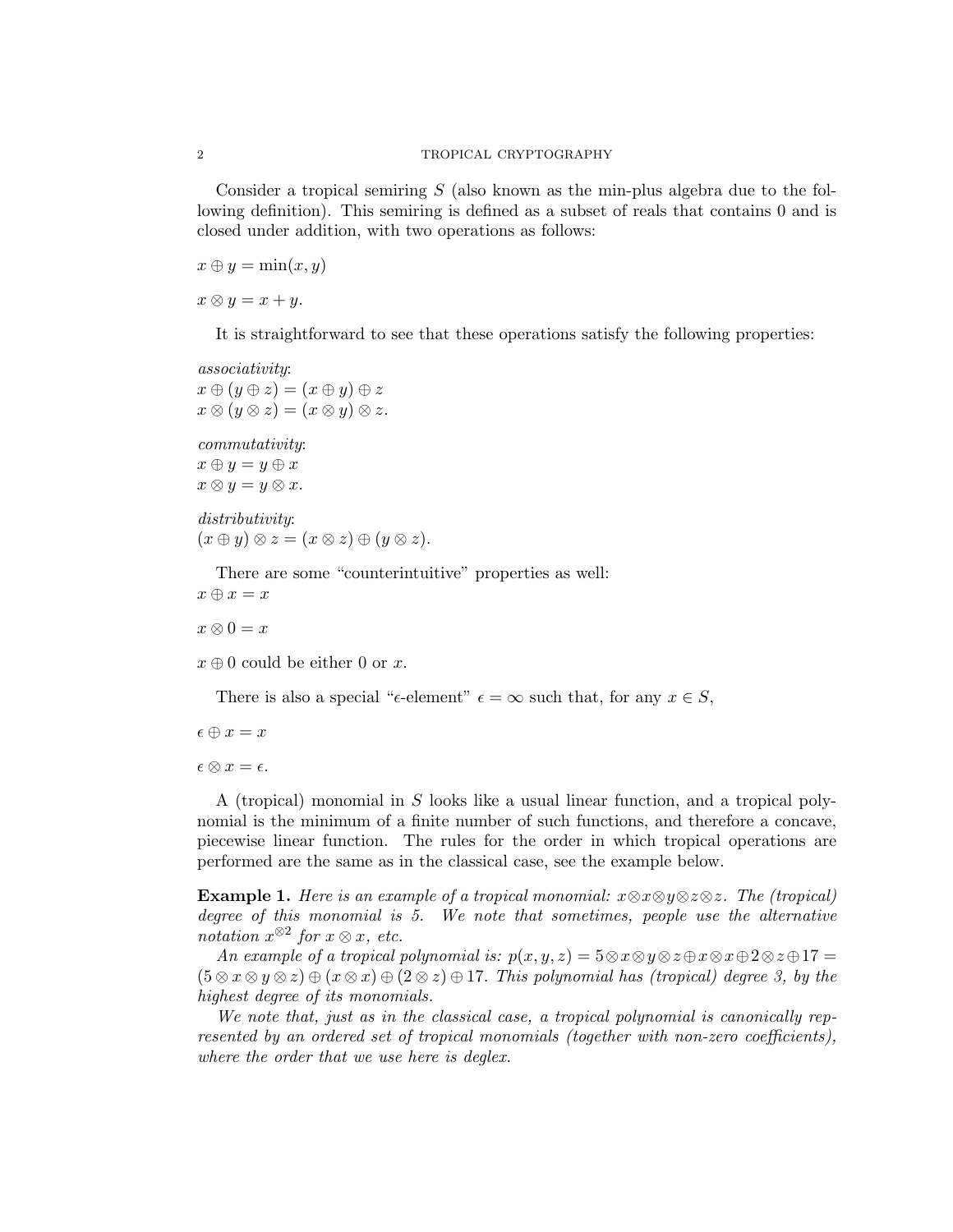2.1. **Tropical matrix algebra.** A tropical algebra can be used for matrix operations as well. To perform the  $A \oplus B$  operation, the elements  $m_{ij}$  of the resulting matrix *M* are set to be equal to  $a_{ij} \oplus b_{ij}$ . The  $\otimes$  operation is similar to the usual matrix multiplication, however, every "+" calculation has to be substituted by a  $\oplus$  operation, and every "*·*" calculation by a *⊗* operation.

**Example 2.** 
$$
\begin{pmatrix} 1 & 2 \\ 5 & -1 \end{pmatrix} \oplus \begin{pmatrix} 0 & 3 \\ 2 & 8 \end{pmatrix} = \begin{pmatrix} 0 & 2 \\ 2 & -1 \end{pmatrix}.
$$
  
**Example 3.**  $\begin{pmatrix} 1 & 2 \\ 5 & -1 \end{pmatrix} \otimes \begin{pmatrix} 0 & 3 \\ 2 & 8 \end{pmatrix} = \begin{pmatrix} 1 & 4 \\ 1 & 7 \end{pmatrix}.$ 

The role of the identity matrix *I* is played by the matrix that has "0"s on the diagonal and  $\infty$  elsewhere. Similarly, a scalar matrix would be a matrix with an element  $\lambda \in S$  on the diagonal and  $\infty$  elsewhere. Such a matrix commutes with any other square matrix (of the same size). Multiplying a square matrix by a scalar amounts to multiplying it by the corresponding scalar matrix.

#### **Example 4.** 2 *⊗*  $(1 \ 2)$ 5 *−*1  $\setminus$ = ( 2 *∞ ∞* 2  $\setminus$ *⊗*  $(1 \ 2)$ 5 *−*1  $\setminus$ =  $\left(\begin{array}{cc} 3 & 4 \\ 7 & 1 \end{array}\right)$ .

Then, tropical *diagonal matrices* have something (but not *∞*) on the diagonal and *∞* elsewhere.

We also note that, in contrast with the "classical" situation, it is rather rare that a "tropical" matrix is invertible. More specifically (see [1, p.5]), the only invertible tropical matrices are those that are obtained from a diagonal matrix by permuting rows and/or columns.

**Example 5.** 
$$
\begin{pmatrix} a & \infty \\ \infty & b \end{pmatrix}^{-1} = \begin{pmatrix} -a & \infty \\ \infty & -b \end{pmatrix}.
$$

**Example 6.** *Conjugation:*

$$
\left(\begin{array}{cc}a&\infty\\ \infty&b\end{array}\right)^{-1}\otimes\left(\begin{array}{cc}x&y\\ z&t\end{array}\right)\otimes\left(\begin{array}{cc}a&\infty\\ \infty&b\end{array}\right)=\left(\begin{array}{cc}x&y+(b-a)\\ z+(a-b)&t\end{array}\right).
$$

## 2.2. **Semidirect product.**

**Definition 1.** *Let G be a semigroup acting on a tropical algebra T. That is, for any*  $x \in T$  and  $g \in G$ , there is a well-defined element  $x^g \in T$  and  $(x \otimes y)^g = x^g \otimes y^g$ ,  $x^{gh} = (x^g)^h$  for any  $x, y \in T$  and  $g, h \in G$ . Then the set of pairs

$$
\Gamma = T \rtimes G = \{(x, g) : x \in T, g \in G\}
$$

*is a semigroup under the following operation:*

$$
(x,g)(y,h)=(x^h\otimes y,\ g\otimes h).
$$

We call this Γ a *semidirect product* of *T* and *G*. The general operation in this case becomes

$$
(x,g)(y,h)=(h^{-1}\otimes x\otimes h\otimes y,\; g\otimes h).
$$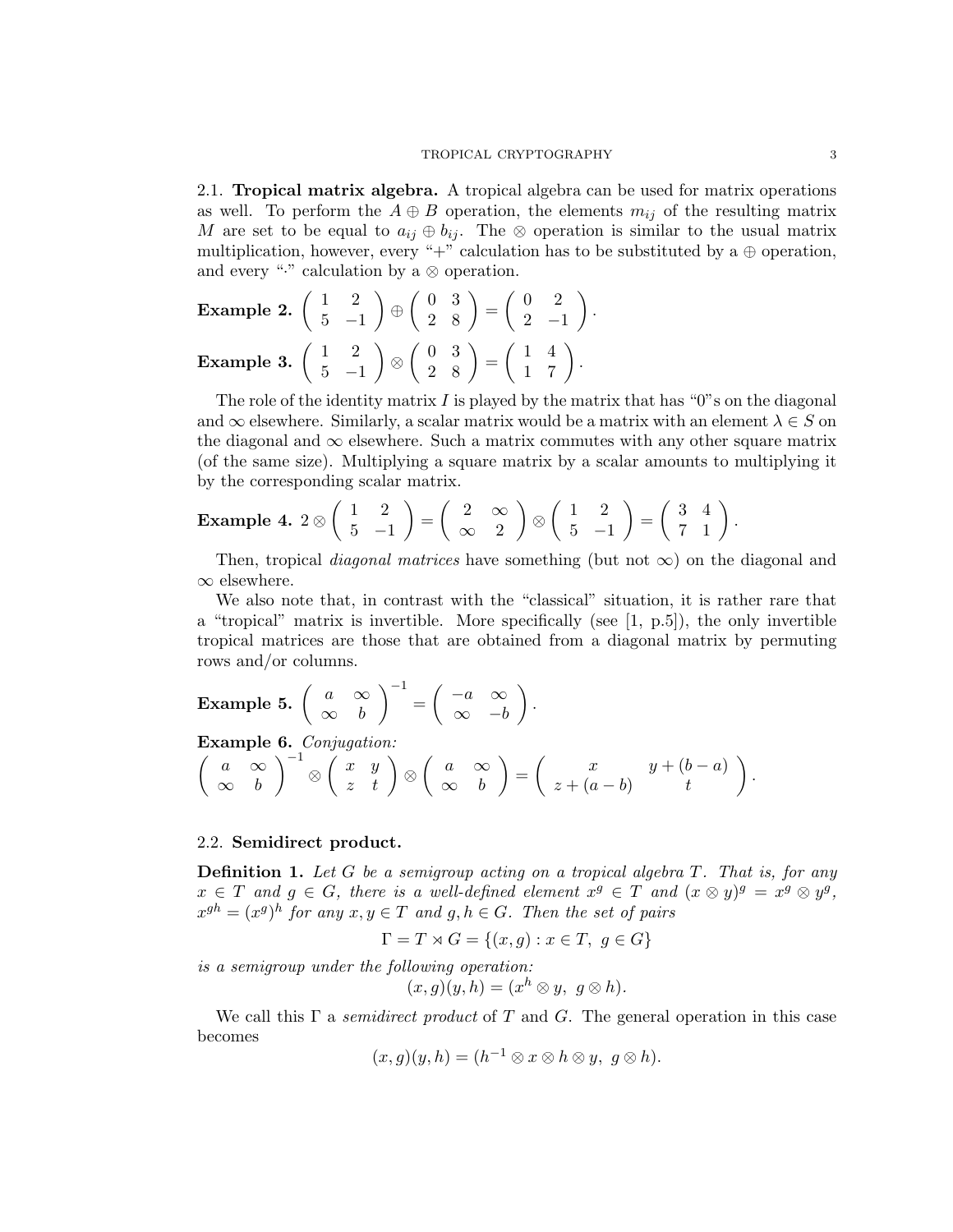We also note that the action of *G* on *T* can be an additive homomorphism rather than multiplicative. In that case, the operation  $\otimes$  on elements of *T* in the above definitions should be replaced by  $\oplus$ . For a better diffusion, it is better to have both operations (addition and multiplication) employed. This is provided by the *adjoint multiplication* operation, see Section 3. We use a relevant instantiation of the semidirect product in our Section 4 as the platform for a Diffie-Hellman-like key exchange protocol.

## 3. Adjoint multiplication

There is a well-known "adjoint multiplication" operation on **R**:

$$
a \circ b = a + b + ab
$$

It is associative but not distributive with respect to addition. Interestingly, with respect to the min-plus operations, the adjoint multiplication is both associative and distributive, whereas in the "classical" case the adjoint multiplication is associative but not distributive. Here is why:

 $(a + b) \circ c = a + b + c + (a + b)c = a + b + c + ac + bc$ 

 $(a \circ c) + (b \circ c) = (a + c + ac) + (b + c + bc) = a + b + c + c + ac + bc.$ 

Thus, the difference between the two expressions is that the first one has just one *c* whereas the second one has  $c + c$ . However, in the tropical case,  $c \oplus c = c$  and therefore we have

$$
(a \oplus b) \circ c = (a \circ c) \oplus (b \circ c).
$$

In other words, we have an action by homomorphisms of the semigroup of **Z** (with respect to the *◦* operation) on the additive (in the tropical sense) semigroup of **Z**. This action can be used to build an extension of the additive (in the tropical sense) semigroup of **Z**, and this extension will be a semigroup with respect to the following operation:

$$
(x,g)(y,h) = ((x \circ h) \oplus y, g \circ h).
$$

As before, one can use the tropical algebra *T* of matrices over **Z** instead of **Z** itself as the platform, and this is what we suggest in the following public key exchange protocol. We note that in the tropical algebra of matrices, the adjoint multiplication is not commutative. We also point out that the adjoint multiplication has an advantage of employing not one but two operations: (tropical) addition and multiplication, which is good for diffusing information and destroying patterns in the matrix entries.

## 4. Public key exchange protocol

Let *U* be the tropical algebra of  $k \times k$  matrices over **Z**. In what follows,  $H^n$  means  $H \circ$  $H \circ \ldots \circ H$  (*n* times). Note that, just as in the "classical" case,  $H^n$  can be computed with at most  $2 \log_2 n$  (adjoint tropical) multiplications by using the "square-and-multiply" method. This also applies to computing  $(M, H)^n$  in the semidirect product.

- (1) Alice and Bob agree on public matrices  $M, H \in U$ . Alice selects a private positive integer *m*, and Bob selects a private positive integer *n*.
- (2) Alice computes  $(M, H)^m = (A, H^m)$ . The matrix *A* here does not have a simple expression in terms of the matrices *M* and *H*, which can be considered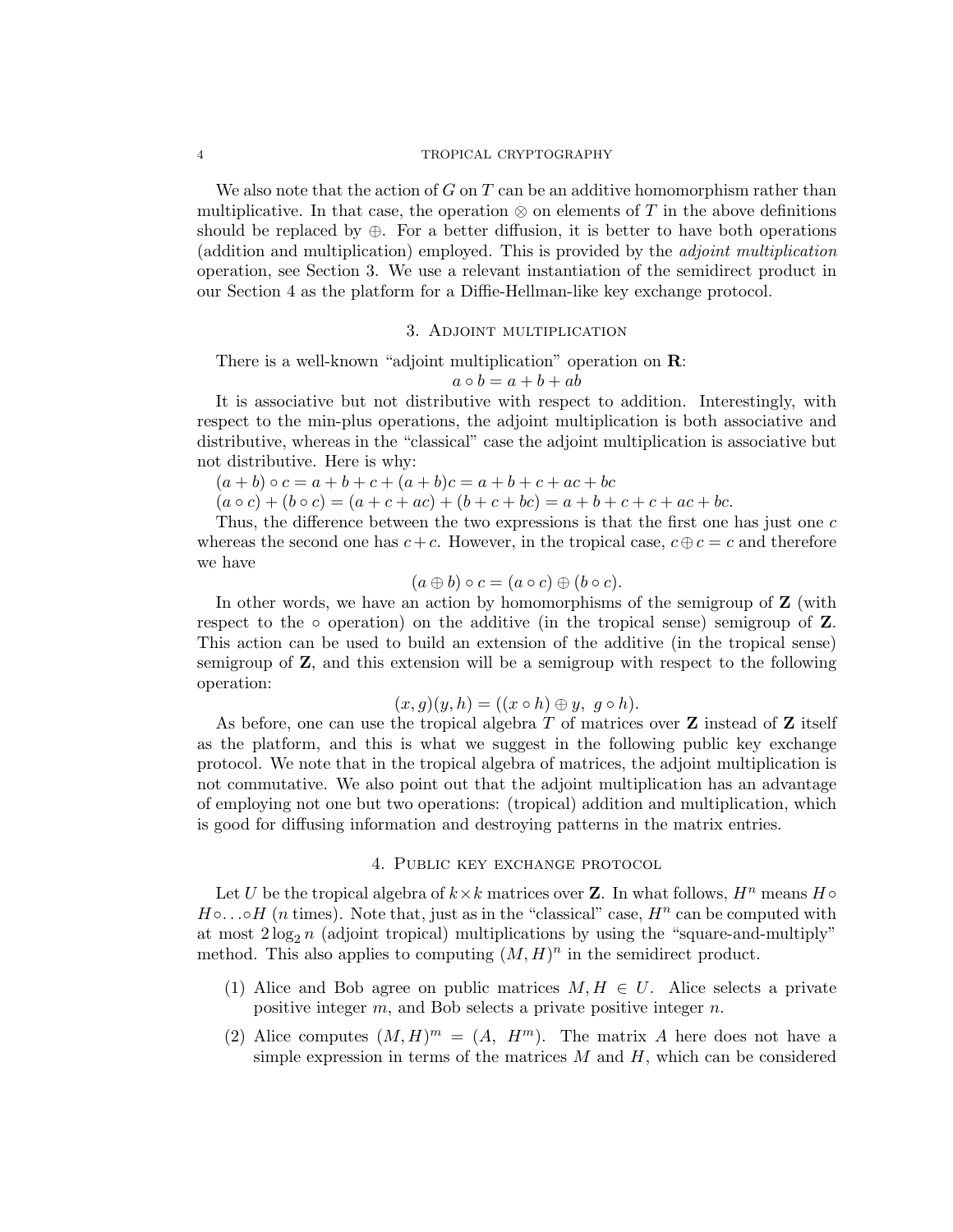an advantage because this makes it more difficult to find any pattern. Alice sends to Bob only the matrix *A*.

- (3) Bob computes  $(M, H)^n = (B, H^n)$ . Bob sends to Alice only the matrix *B*.
- (4) Alice computes  $K_{Alice} = (B \circ H^m) \oplus A = B \oplus H^m \oplus (B \otimes H^m) \oplus A$ .
- (5) Bob computes  $K_{Bob} = (A \circ H^n) \oplus B = A \oplus H^n \oplus (A \otimes H^n) \oplus B$ .
- (6) Since both  $K_{Alice}$  and  $K_{Bob}$  are equal to the first component of  $(M, H)^{m+n}$ , we should have  $K_{Alice} = K_{Bob} = K$ , the shared secret key.

Now we give a sample of how the matrices *A, B* are expressed in terms of *M* and *H*, for small exponents.

**Example 7.**  $(M, H)^2 = ((M \circ H) \oplus M, H^2) = (M \oplus H \oplus (M \otimes H) \oplus M, H^2) =$  $((M \oplus H \oplus (M \otimes H), H^2))$ . (Recall that  $M \oplus M = M$ .)  $(M, H)^3 = (M, H)^2(M, H) = ((M \oplus H \oplus (M \otimes H) \circ H) \oplus M, H^3) = (M \oplus H \oplus M^2 \oplus H)$  $(M \otimes H) \oplus (H \otimes M) \oplus (M \otimes H \otimes M), H^3$ 

We see that the first component includes (tropical) products of the matrices *M* and *H* of different length and in different order, which makes it hard to find any pattern in the entries of the resulting matrix.

4.1. **Parameters.** We suggest the following parameters.

- *•* The size *k* of matrices: 30.
- *•* The entries of public matrices *M, H* are selected uniformly at random from integers in the range [*−*1000*,* 1000].
- Private exponents  $m, n$  are on the order of  $2^{200}$ .

With these parameters, the total bit size of matrices during execution of the protocol in Section 4 can go up to almost 20,000 bits, which is larger than in most known public key exchange protocols, but on the other hand, computations in our protocol are much more efficient since there are no multiplications or reductions modulo an integer involved.

## 5. Yet another action and public key exchange protocol

In this section, we consider the following action of the multiplicative (in the tropical sense) semigroup of  $n \times n$  matrices over **Z** on the additive (again, in the tropical sense) semigroup of these matrices:

$$
M^H = (H \otimes M^T) \oplus (M^T \otimes H),
$$

where  $M<sup>T</sup>$  is the transpose of a matrix *M*. The semidirect product associated with this action is a semigroup with the following operation:

 $(M, G)(S, H) = ((H \otimes M^T) \oplus (M^T \otimes H) \oplus S, G \otimes H).$ 

The relevant public key exchange protocol is similar to that in Section 4 and is presented below. We note that the above action, just as the action by adjoint multiplication (see Section 3) employs not one but two operations: (tropical) addition and multiplication, which is good for diffusing information and destroying patterns in the matrix entries.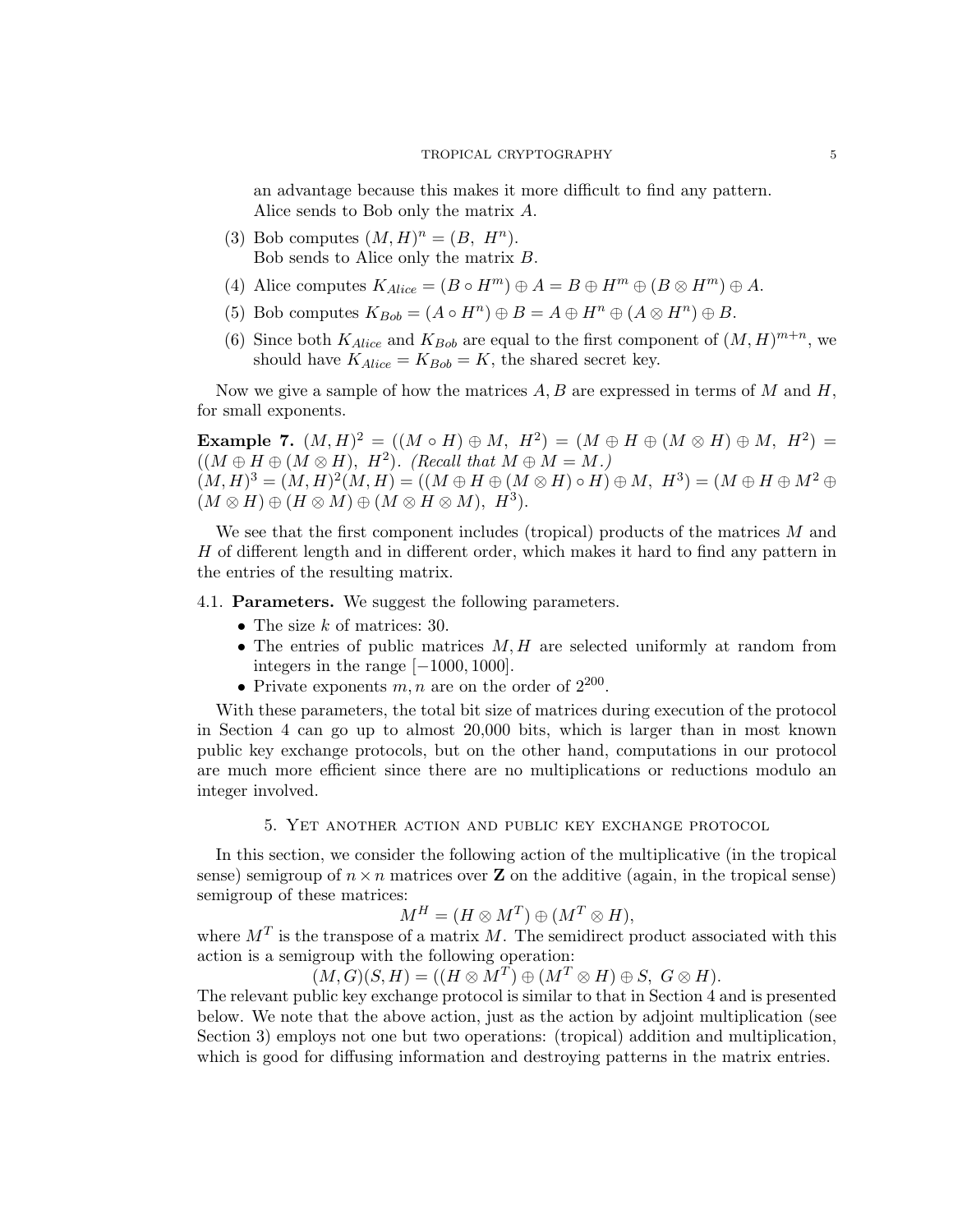Let *U* be the tropical algebra of  $k \times k$  matrices over **Z**. In what follows,  $H^n$  means  $H \otimes H \otimes \ldots \otimes H$  (*n* times). Just as in the "classical" case,  $H^n$  can be computed with at most  $2 \log_2 n$  (tropical) multiplications by using the "square-and-multiply" method. This also applies to computing  $(M, H)^n$  in the semidirect product.

- (1) Alice and Bob agree on public matrices  $M, H \in U$ . Alice selects a private positive integer *m*, and Bob selects a private positive integer *n*.
- (2) Alice computes  $(M, H)^m = (A, H^m)$ . The matrix *A* here does not have a simple expression in terms of the matrices *M* and *H*, which makes it difficult to find any pattern.

Alice sends to Bob only the matrix *A*.

- (3) Bob computes  $(M, H)^n = (B, H^n)$ . Bob sends to Alice only the matrix *B*.
- (4) Alice computes  $K_{Alice} = (B \otimes H^m) \oplus A$ .
- (5) Bob computes  $K_{Bob} = (A \otimes H^n) \oplus B$ .
- (6) Since both  $K_{Alice}$  and  $K_{Bob}$  are equal to the first component of  $(M, H)^{m+n}$ , we should have  $K_{Alice} = K_{Bob} = K$ , the shared secret key.

Parameters recommended for this protocol are the same as before, see Section 4.1.

Now we give a sample of how the matrices *A, B* are expressed in terms of *M* and *H*, for small exponents.

**Example 8.**  $(M, H)^2 = ((H \otimes M^T) \oplus (M^T \otimes H) \oplus M, H^2)$ . (*M, H*) <sup>3</sup> = (*M, H*) 2 (*M, H*) = ((*H ⊗* (*H ⊗ M<sup>T</sup> ⊕ M<sup>T</sup> ⊗ H ⊕ M*) *T* ) *⊕* (*H ⊗ M<sup>T</sup> ⊕ M<sup>T</sup> ⊗*  $(H\oplus M)^T\otimes H\oplus M, H^3)=((H\otimes M\otimes H^T)\oplus (H\otimes H^T\otimes M)\oplus (H\otimes M^T)\oplus (M\otimes H^T\otimes H^T\otimes H^T))$  $H) \oplus (H^T \otimes M \otimes H) \oplus (M^T \otimes H) \oplus M, H^3)$ .

We see that there are 4 matrices involved in expression of the first component: *M*,  $M<sup>T</sup>$ , *H*, and *H*<sup>*T*</sup>. The first component includes (tropical) products of these matrices of different length and in different order, which makes it hard to find any pattern in the entries of the resulting matrix.

*Acknowledgement.* Both authors are grateful to the Hausdorff Research Institute for Mathematics, Bonn for its hospitality during the final stage of this work.

#### **REFERENCES**

- [1] P. Butkovic, *Max-linear systems: theory and algorithms*, Springer-Verlag London, 2010.
- [2] D. Grigoriev, I. Ponomarenko, *Constructions in public-key cryptography over matrix groups*, Contemp. Math., Amer. Math. Soc. **418** (2006), 103–119.
- [3] D. Grigoriev and V. Shpilrain, *Tropical cryptography*, Comm. Algebra. **42** (2014), 2624–2632.
- [4] M. Habeeb, D. Kahrobaei, C. Koupparis, V. Shpilrain, *Public key exchange using semidirect product of (semi)groups*, in: ACNS 2013, Lecture Notes Comp. Sc. **7954** (2013), 475–486.
- [5] D. Kahrobaei, V. Shpilrain, *Using semidirect product of (semi)groups in public key cryptography*, in: CiE 2016, Lecture Notes Comp. Sc. **9709** (2016), 132–141.